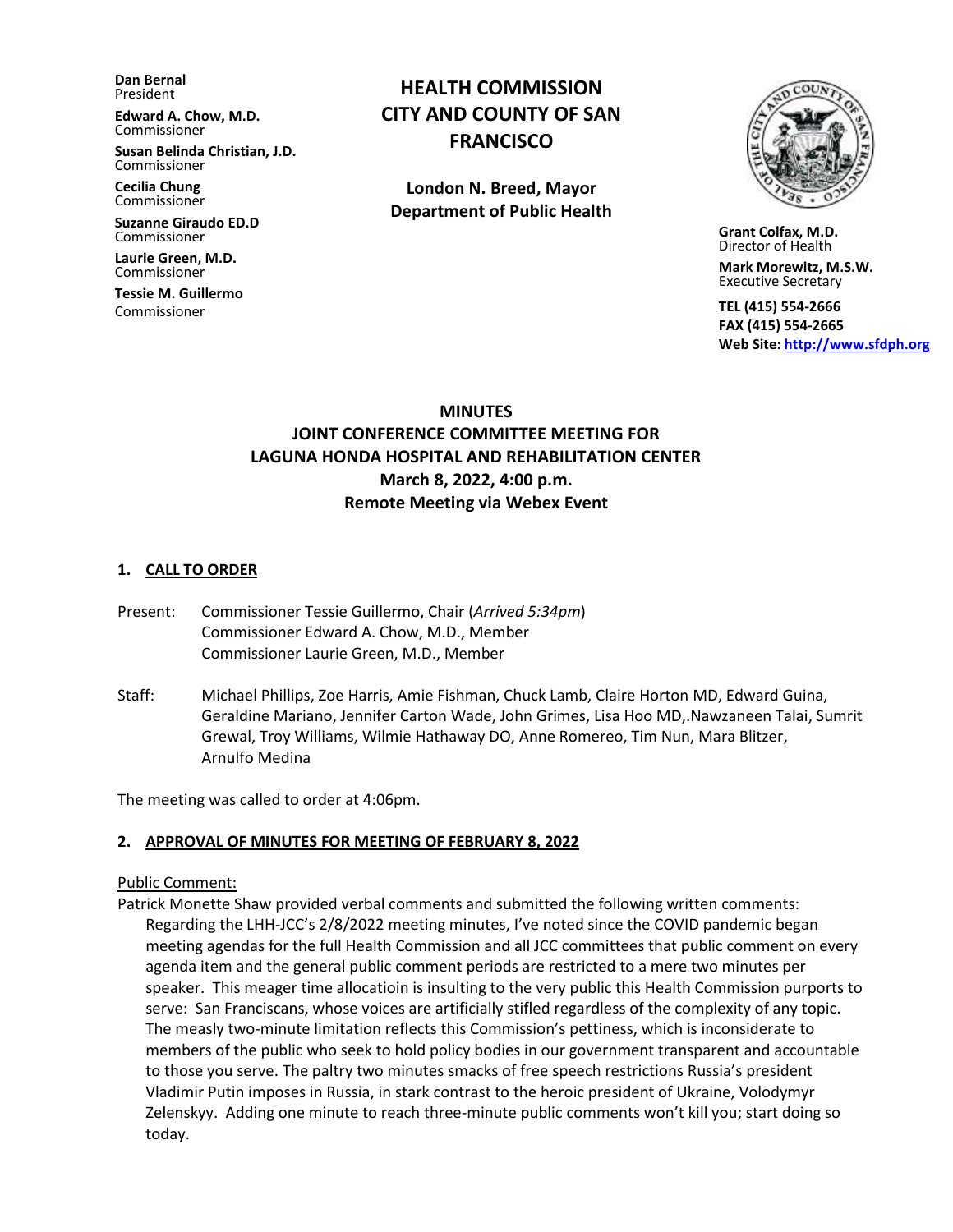Action Taken: The Committee unanimously approved the February 8, 2022 meeting minutes.

## **3. GENERAL PUBLIC COMMENT:**

Patrick Monette Shaw provided verbal comments and submitted the following written comments: Testimony DPH's Chief Information Officer Eric Raffin presented to the Sunshine Task Force on 2/22/2022 there's no "*regulatory requirement*" to capture the name and street address of facilities SFGH and LHH patients are discharged to was comical, since it's not a minor issue. The structured database fields in Epic to capture "*discharge destination*" and "*discharge location*" should **not** be "optional" fields discharge planners can choose not to complete by entering discharge information only in a single memo/text field for "*discharge summaries*." The Health Commission should direct Raffin's I.T. team to make those structured database fields mandatory, required data entry fields.

SFGH's JCAHO accreditation involves evidence-based standards to communicate a patient's care plan to their post-hospitalization care team. Patient discharge plans and instructions accompaning a patient to their outpatient care setting should include detailed information about where they are being discharged to, and types of care they will receive post-discharge.

## **4. EXECUTIVE TEAM REPORT**

Michael T. Phillips, Chief Executive Officer,

## Commissioner Comments:

Commissioner Chow noted that the radiology technician positions have not been filled; he asked how LHH is dealing with radiology with these vacant positions. Dr. Hathaway stated that LHH is using as-needed radiology technicians. She noted that the applicant pool is very small at this time. She added that LHH medical services have not been impacted by these vacancies.

Commissioner Chow asked if LHH plans on changing the classification of these positions. Dr. Hathaway stated that the current plan is to recruit candidates for the existing positions/classifications.

Commissioner Chow congratulated LHH for hiring of occupational therapists, noting that historically, these positions were difficult to fill.

Commissioner Chow thanked staff for the details contained in the LHH Gift Fund report.

## **5. REGULATORY AFFAIRS REPORT**

Geraldine Mariano presented the item.

#### Public Comment:

Patrick Monette Shaw stated that he will file a complaint regarding the DPH/LHH record keeping of out-ofcounty patient discharges.

#### Commissioner Comments:

Commissioner Chow requested that two years of data be provided to show trends for reported events. He appreciates that a number of cases have been successfully closed out.

#### **6. PRESENTATION: NEW SUPPORTIVE SENIOR HOUSING AT LAGUNA HONDA CAMPUS**

Mara Blitzer, Mayor's Office of Housing and Community Development

Public Comment:

Patrick Monette Shaw provided verbal comments and submitted the following written comments:

**LHH Joint Conference Committee March 8, 2022 Page 2 of 4**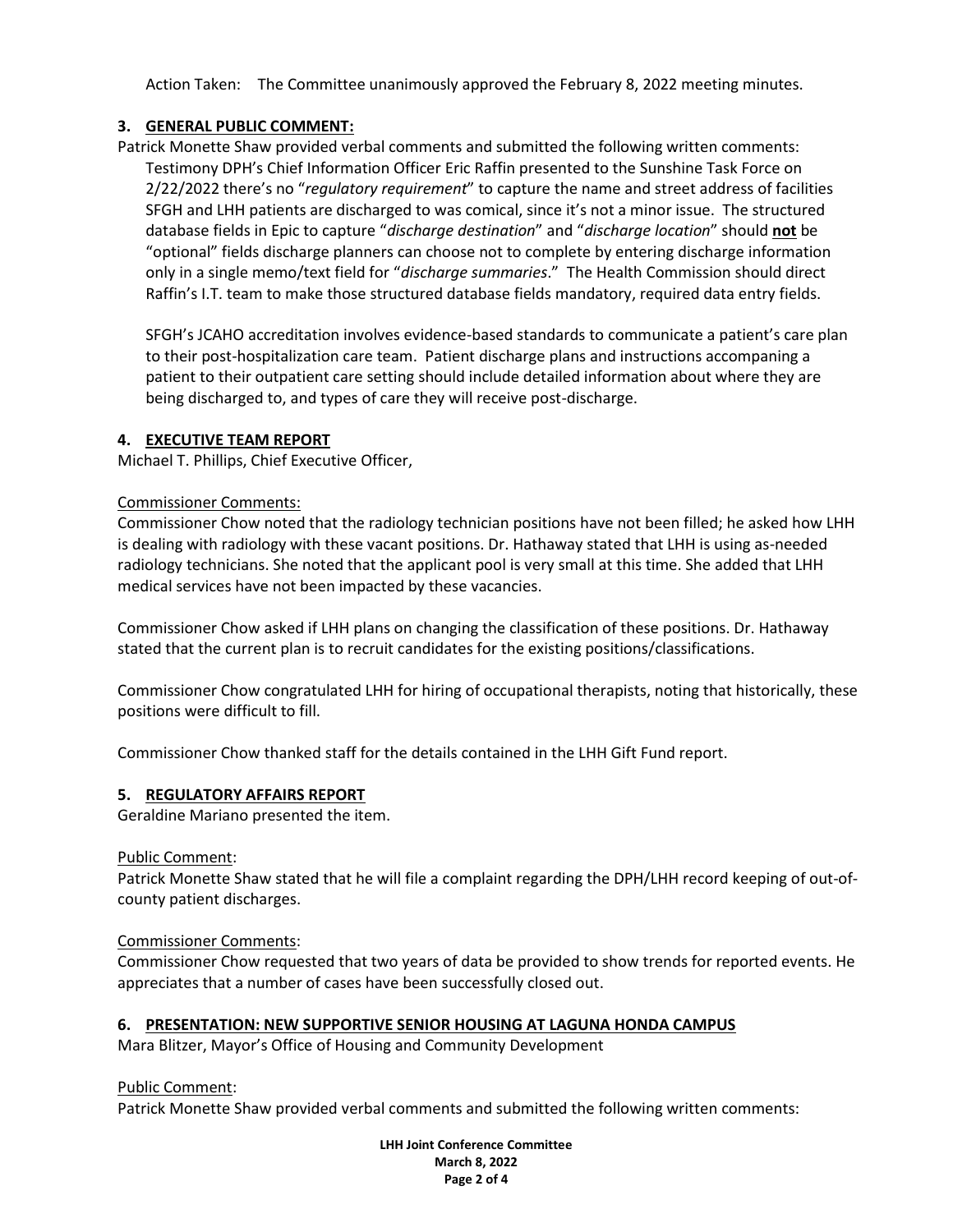I've written extensively about why senior housing proposed for LHH's campus is completely inappropriate and dangerous, particularly since studio units bring tripping hazards and falls risk due to assistive mobility equipment. Mercy Housing's draft *Laguna Honda Senior Living Master Plan* dated 9/17/2021 hasn't been finalized since published six months ago. The September 2021 *Assisted Living (Financial) Feasibility Analysis* also hasn't been finalized. MOHCD confirmed 3/7/2022 neither document have been finalized. Mercy's financial feasibility analyzed 95 licensed assisted living or unlicensed housing-with-supportive-services units, plus 174 independent senior housing units. The feasibility analysis admitted assisted living in a licensed RCFE model would need to include market-rate units for private-pay clients paying up \$6,000 monthly for the project to pencil out. We have no idea how many of the 265 total units will be market-rate units. Nor do we know whether the 95 assisted living units will secure financing and actually be built.

#### Commissioner Comments:

Commissioner Chow asked how LHH has been involved in the proposed project planning. He is concerned about the impact of the building on LHH residents, including how will the campus environment change the LHH resident experience. He asked if the location of the hospital entrance change and the impact on parking. He also stated that this is the first time the Health Commission has received an update on this proposed project. He noted that he first heard of the proposed project when he was Health Commission President 3 years ago when Supervisor Yee invited him to a meeting to discuss the proposal. He also asked if the proposed project would impact LHH licensing in any way. He requested that the full Health Commission receive a presentation on the proposed project. Tim Dunn, Mercy Housing, stated that a feasibility analysis has been conducted. The presentation is a representation of the vision for the project; it is not meant as a detailed final plan. He also noted that the LHH north parking lot was assessed, and it was determined that there were some zoning and other technical issues. The proposed project will be close to LHH for convenience and sharing of resources. He clarified that the proposed project would be built above the entrance to the new LHH hospital building.

Commissioner Chow stated that he is glad to hear that the presentation represents a vision and that the design and height may still evolve.

Commissioner Guillermo stated that regular reporting and dialogue with the Health Commission is very important in order for the Commission to fulfill its oversight responsibility for LHH and the DPH.

Commissioner Green agreed that the full Commission should be presented with the vision and also requested regular ongoing updates. She added that the timeline is optimistic; the neighborhood will likely have input that may change the model. She also asked for more information regarding a worst-case scenario regarding costs, noting that the new LHH hospital building cost much more than anticipated.

#### **7. PRESENTATION: LAGUNA HONDA HOSPITAL EQUITY AND CULTURE UPDATES**

Amie Fishman, Director of the Department of Equity and Culture, presented the item.

#### Commissioner Comments:

Commissioner Chow and Green expressed respect and admiration to the LHH staff for the amount of equity work conducted during the stress of the pandemic.

Commissioner Chow stated that he is glad to see the section on LGBTQ resident needs, noting that it is important for LHH staff to understand how these issues impact residents.

> **LHH Joint Conference Committee March 8, 2022 Page 3 of 4**